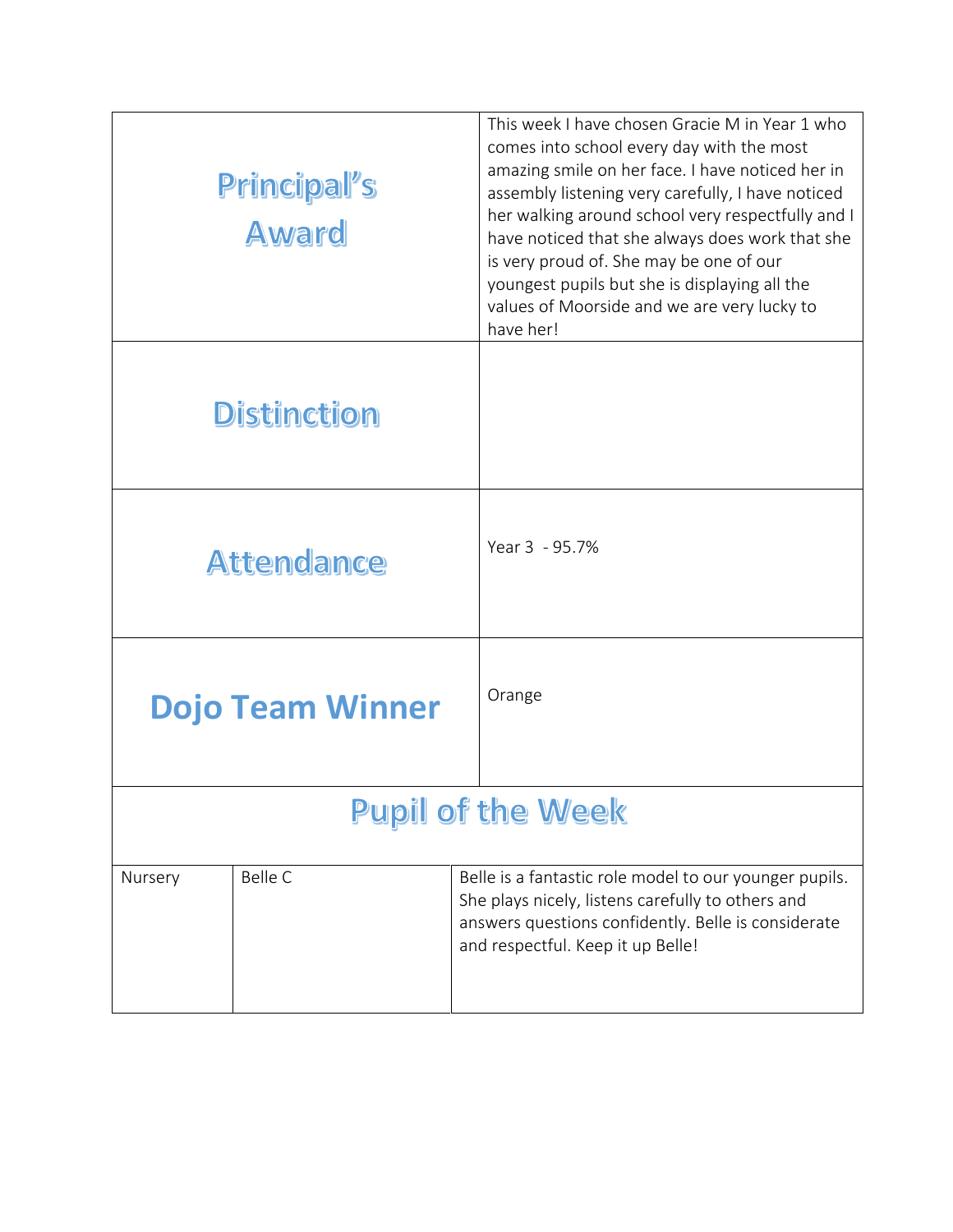| <b>RM</b> | Cole H     | Cole is respectful and a fantastic friend to others. He<br>always checks if Fred the Frog is okay and even<br>found some grass to make my desk more<br>accommodating for Fred - how thoughtful! Thank<br>you for always thinking of others Cole.                                 |
|-----------|------------|----------------------------------------------------------------------------------------------------------------------------------------------------------------------------------------------------------------------------------------------------------------------------------|
| <b>RC</b> | Tommy S    | Tommy has had another great week. He listens<br>carefully during carpet sessions and is really tuning<br>in and participating during our phonics work. He is<br>also adding some valuable ideas to class discussions.<br>I'm really impressed Tommy – keep up the great<br>work. |
| 1F        | Grace T    | Grace has been working incredibly hard this week!<br>She is always following instructions and always tries<br>her best. She has created some beautiful work<br>about L.S Lowry! Keep it up Grace!                                                                                |
| 1B        | Jamie-Jo   | Jamie has had a fantastic week. She is trying really<br>hard with her writing, and keeps on going, even if it<br>is a little tricky. I always see her being a good friend<br>to others, and she is kind and considerate. Keep<br>sparkling Jamie!                                |
| 2T        | Jack J-D M | Jack has had another amazing week, he is always<br>doing the right thing and is a role model to others in<br>our class. He has beautiful manners and a fantastic<br>attitude, huge well done Jack!                                                                               |
| 2PR       | Harley D   | Harley has been an absolute superstar this week. He<br>has made a great start to Year 2. His counting skills<br>are improving every day and he is learning to work<br>independently. Keep up the fantastic work Harley!                                                          |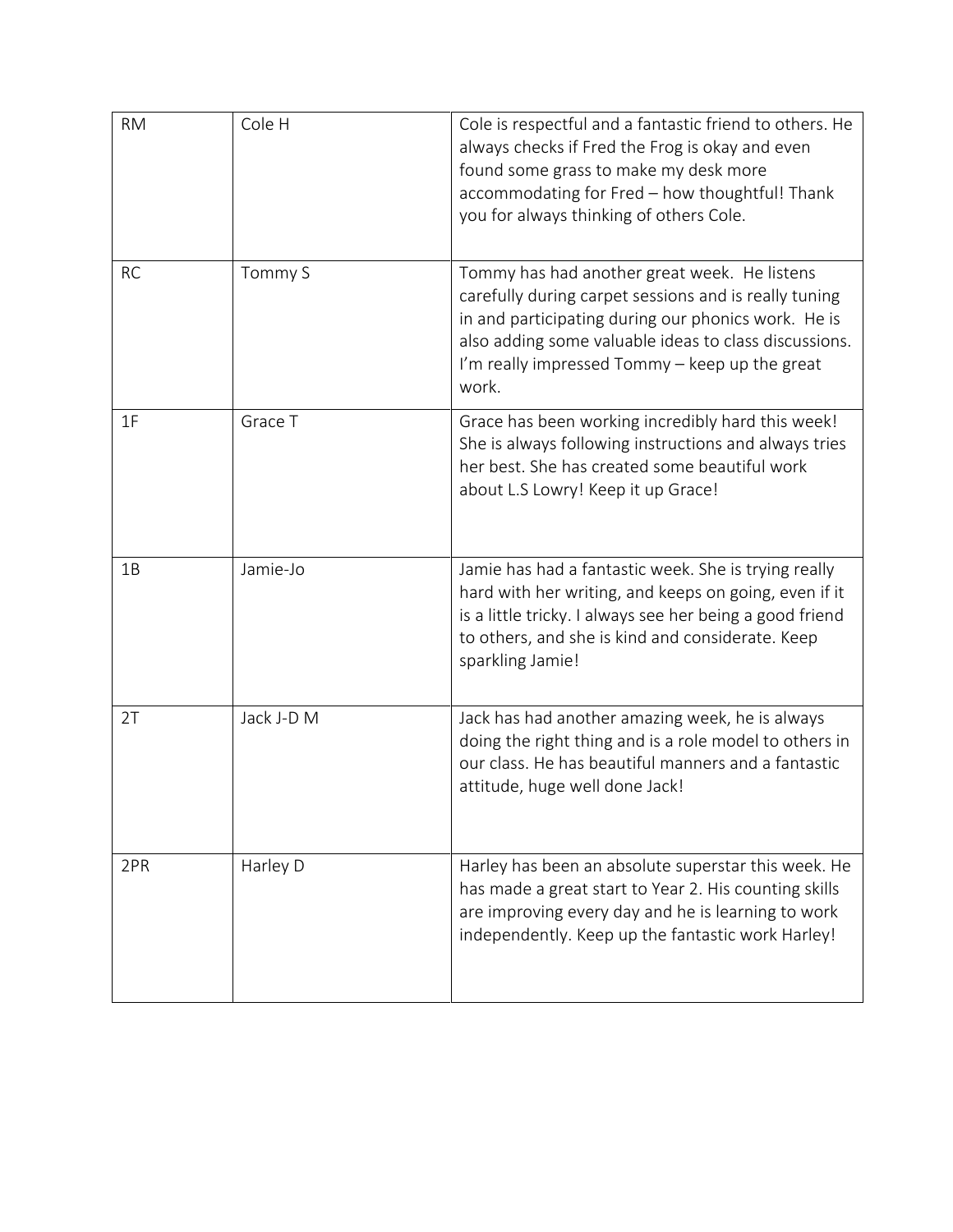| 3S                                                                                                                                 | Joshua C            | Joshua has had a great week. He is trying really hard<br>to include lots of clever vocabulary in his writing and<br>is really challenging himself in his maths. Keep it up<br>Joshua!                                                                                                                       |  |  |
|------------------------------------------------------------------------------------------------------------------------------------|---------------------|-------------------------------------------------------------------------------------------------------------------------------------------------------------------------------------------------------------------------------------------------------------------------------------------------------------|--|--|
| 3F                                                                                                                                 | Ellis H             | Ellis had been working hard to keep focused on his<br>work in class. He has made massive improvements<br>on listening to instructions. Ellis has been reading<br>more at home too. So proud. Keep up the hard<br>work. Mrs. Power                                                                           |  |  |
|                                                                                                                                    | Reader of the week: |                                                                                                                                                                                                                                                                                                             |  |  |
| 4R                                                                                                                                 | Ella M              | Ella is a focused, attentive pupil of year 4. Not only                                                                                                                                                                                                                                                      |  |  |
|                                                                                                                                    |                     | does she always follow instructions, but she is also<br>always hungry to learn more and constantly gets<br>involved with class discussion. Ella is an outstanding<br>representation as to what a Moorside pupil should<br>look like and is a role model to all - keep it up, Ella!                          |  |  |
| 4A                                                                                                                                 | Rana S              | Rana has pushed herself in all lessons since the<br>beginning of Year 4 and has already made excellent<br>progress. She has worked hard to learn her times<br>tables and has impressed all of the class with her<br>lightning quick responses to times table questions.<br>Well done Rana - you are a star! |  |  |
| Reader of the week:                                                                                                                |                     |                                                                                                                                                                                                                                                                                                             |  |  |
| Mia (4A) - Mia has really enjoyed using Reading Plus and her fluency skills are already developing.<br>Keep up the hard work, Mia! |                     |                                                                                                                                                                                                                                                                                                             |  |  |
|                                                                                                                                    |                     |                                                                                                                                                                                                                                                                                                             |  |  |
|                                                                                                                                    |                     |                                                                                                                                                                                                                                                                                                             |  |  |
|                                                                                                                                    |                     |                                                                                                                                                                                                                                                                                                             |  |  |